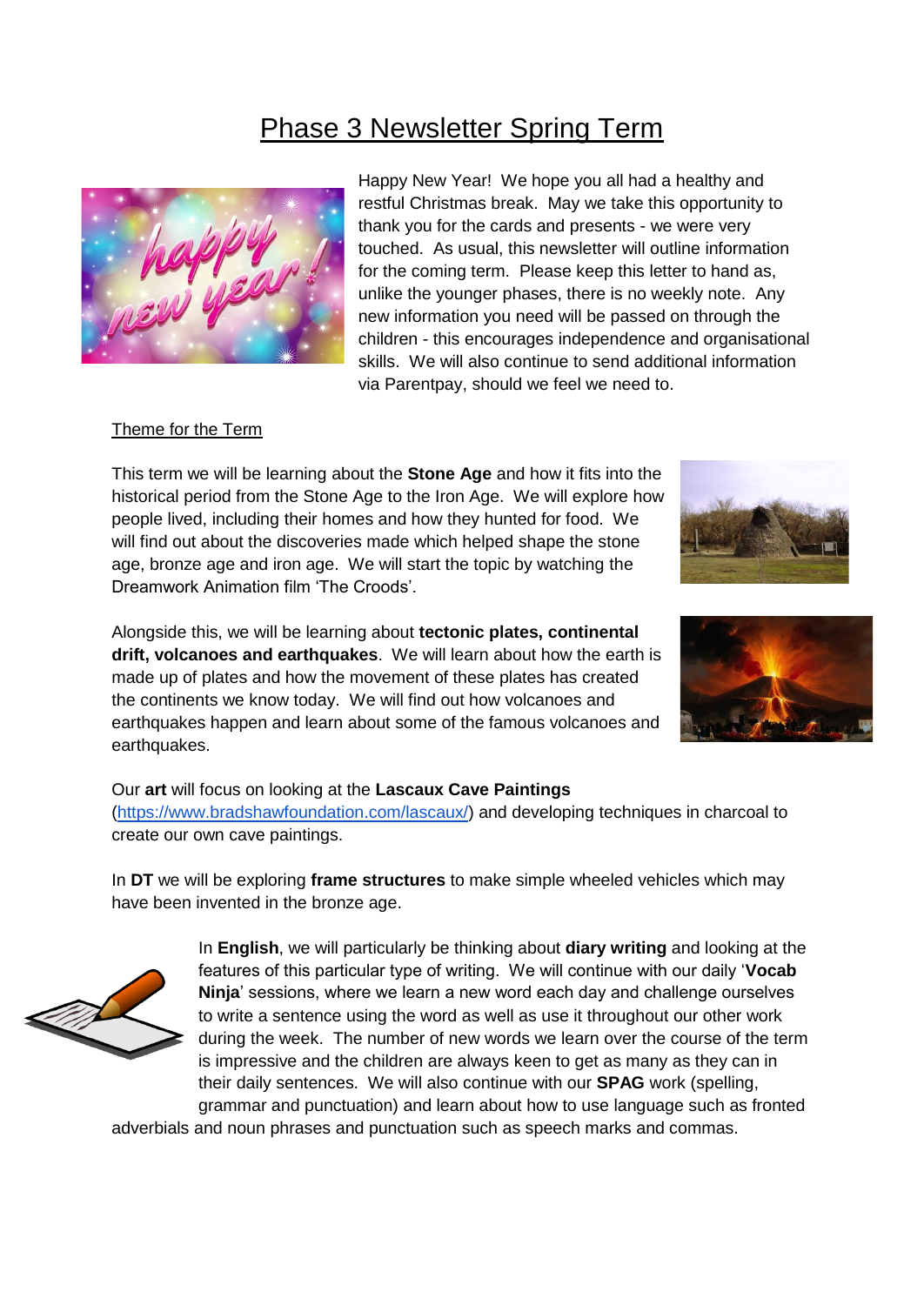We will be enjoying some **novels** linked to the theme of the stone age. These books will also be the basis of some of our **guided reading** sessions as we explore the stories, make predictions and respond to what we have heard.

Year 4 will be reading **Stig of the Dump** by Clive King and **The Boy with the Bronze Axe** by Kathleen Fidler.

Year 5 and 6 will be reading **The Boy with the Bronze Axe** by Kathleen Fidler and **Wolf Brother** by Michelle Paver.

In **RE** Year 4 will be exploring **why different festivals are important**. Year 5 will be exploring the question **'If God is everywhere, why go to a place of worship?'** and year 6 will be exploring if it is **better to express your religion in arts and architecture or in charity and generosity**.

> The whole school focus for our **PSHE** will be **goals and aspirations**. Year 4 will be exploring how to build resilience and how to bounce back from disappointments to continue striving for our goals. Year 5 will develop on this to think about how their hopes and dreams compare to others from different cultures. Year 6 will explore how they can help others achieve their goals.

Our **PE** this term is **health related exercise, hockey, dance and gymnastics**. Please ensure that **FULL PE** kit for both indoor and outdoor sessions is in school every week. Ideally, kits should remain in school until they are sent home to wash - this helps to ensure that children have the kit they need for each session.

This half term PE days will be:

For Year 4, Tuesday with Mr Holmes and Wednesday with Miss Havercroft. For Year 5, Monday with Mrs Hiles and Wednesday with Miss Havercroft. For Year 6 Wednesday with Miss Havercroft and Thursday with Mrs Carr

In **forest schools** this term we will be doing some activities linked to our topic on the stone age. These will include **fire building, cooking and den building**. Forest school kit may be kept in school for term or brought as and when it is needed.

Sessions will not be every week but all classes will spend several sessions over the term in the forest. The children will be told when they need their forest kit.

#### Homework

The aim of homework is to practise key skills as well as developing organisational skills, discipline and independence. Please support your child by encouraging them to develop a routine of when they do each activity and when to hand it in.







## **Reading**

All children should be reading as often as possible. A few minutes each day is ideal - anything more is a bonus! As your child becomes more fluent, they may be reluctant to read aloud. Please still encourage them to spend time reading, talk to them about the story, characters, favourite parts etc and ask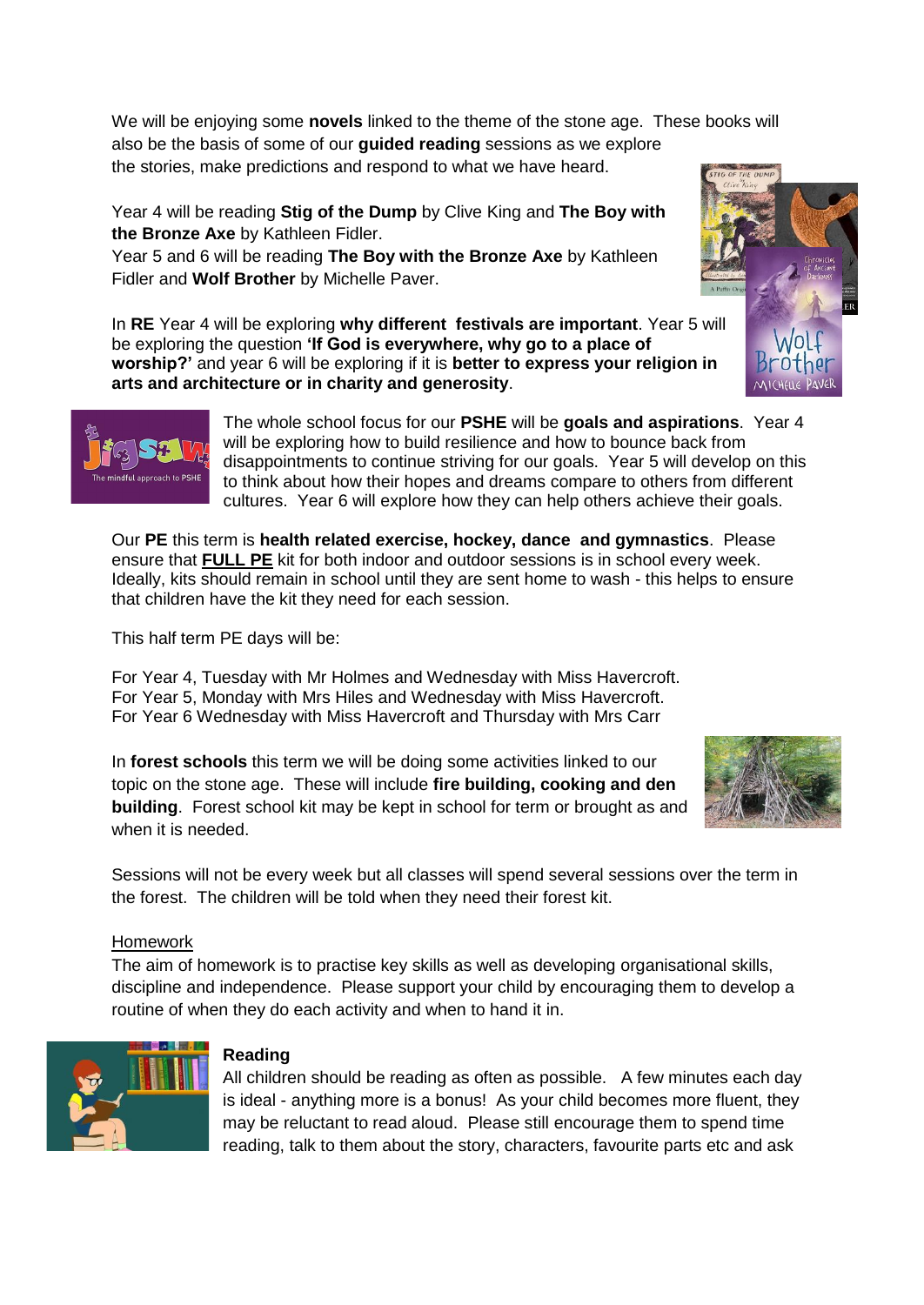them to read a small amount aloud to you to give you a taste of what they are reading. Please record in your child's planner when they have read.

### **Maths**

Maths homework each week will be set on TTRockstars. Times tables recall is an important foundational skill in maths and it is important that children can quickly recall times tables facts up to 12 x 12. TTRockstars is a fun but extremely effective way of helping children develop their recall and speed.

In Year 4, the children take a statutory times table test in the summer term, with results reported to the Local Education Authority. In school, we regularly work on times tables knowledge and recall, but spending time on TTRockstars at home supports the work we are doing in school. If it is difficult for your child to spend time on TTRockstars at home, Mr Sharpe runs a TTRockstars club on a Thursday lunchtime each week, where children can spend time on the game.



#### **Spelling**

As a school, we are introducing a new spelling scheme to help teach different spelling strategies. You will notice some changes to spelling homework over this term as the new scheme is introduced.



#### **Topic**

A new homework menu will be sent home this week. As usual, please encourage your child to choose an activity each week to complete. The activities are open-ended and are designed so that children can approach them in a way they enjoy and choose how much time they would like to spend on the activities.

Homework can be recorded in the homework book or can be

photographed or videoed but may also be a purely practical activity. Whatever your child does each week, please sign and date the menu and send the homework book back each week.

| <b>Homework</b> | Goes home | Hand in |
|-----------------|-----------|---------|
| Reading         | Daily     | Daily   |
| Maths           | Monday    | Monday  |
| Topic/menu      | Wednesday | Monday  |

#### Parent Consultations

This term's parent/carer consultations will be on Tuesday 15th February (3.30-7pm) and Thursday 17th February (3.30-5.30pm). More information about how to make an appointment will be sent out nearer the time.